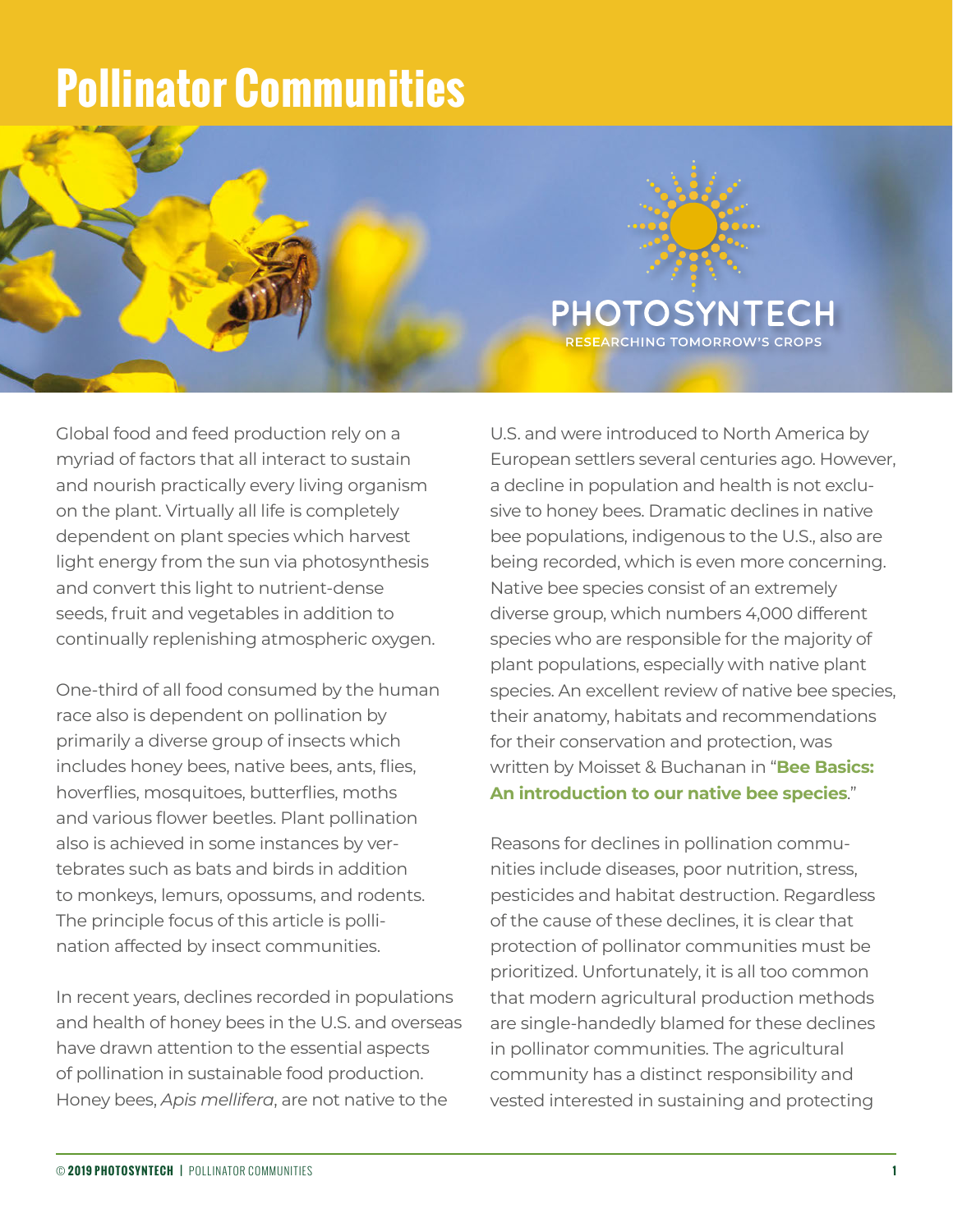pollinator communities and has developed several initiatives within the Conservation Stewardship Program (CSP) at local, state and federal levels to address this. "**[Bees and](https://photosyntech.com/wp-content/resources/02_Bees_and_Cover_Crops_PennState.pdf)  [Cover Crops: Using Flowering Cover](https://photosyntech.com/wp-content/resources/02_Bees_and_Cover_Crops_PennState.pdf)  [Crops for Native Pollinator Conservation](https://photosyntech.com/wp-content/resources/02_Bees_and_Cover_Crops_PennState.pdf)**" and "**[Improved Crop Rotation to Provide](https://photosyntech.com/wp-content/resources/03_Improved%20Crop%20Rotation_USDA.pdf)  [Benefits to Pollinators](https://photosyntech.com/wp-content/resources/03_Improved%20Crop%20Rotation_USDA.pdf)**" are examples of official publications that outline guidelines and programs for farmers. However, the general public also has a responsibility in this regard.

Continued and unrestricted encroachment of businesses, residential developments and roads into rural areas is a serious challenge to pollinator communities through loss of native habitats. There are some excellent opportunities for the general public and businesses to enhance pollinator communities in urban and suburban areas. Less focus on creating pristine, manicured, but biologically deficient yard and garden environments with more attention on providing sustained nutrition and habitat for pollinators would be a very effective conservation strategy. Recommendations for protecting and sustaining pollinator communities tailored for individual homeowners and horticulturalists were recently developed by Kathleen M. Prough of Indiana Department of Natural Resources, Division of Entomology and Plant Pathology "**[Gardening for Honey](https://photosyntech.com/wp-content/resources/04_Gardening_for_Honey_Bees_Prough.pdf)  [Bees](https://photosyntech.com/wp-content/resources/04_Gardening_for_Honey_Bees_Prough.pdf)**." This document provides a comprehensive overview of different plant species and their value to pollinator communities.

It is incumbent on everybody to familiarize themselves with the pollinator communities they interact with, be it large scale commercial farming operations or individual homeowners so that strategies to co-exist with these extremely valuable species can be developed. Of course, increased awareness and understanding of the various species of native bees and honey bees that may become more prevalent in yards, lots and gardens through pollinator enhancement will be necessary to avoid unwanted interactions, as a tiny minority of cases could prove fatal. "**[Information on Bee Stings. Source](https://photosyntech.com/wp-content/resources/05_Info%20on%20Bee%20Sting_Mayo%20Clinic.pdf)  [Mayo Clinic](https://photosyntech.com/wp-content/resources/05_Info%20on%20Bee%20Sting_Mayo%20Clinic.pdf)**" For more detailed information on this matter consult with your personal doctor.

Brassica species are well known for their benefits to pollinator communities. Canola is a member of the Brassica family and possesses an entomophilic (insect loving) flower structure. Canola has an open flower design for easy access to a wide range of pollinator species and an abundant supply of nutritious pollen and nectar. Canola pollen typically contains 25% protein which consists of a blend of high-quality amino acids, 10 of which are essential for bees, and approximately 7% fat content. Detailed information on pollen, nectar and their compositions can be reviewed at "**[Honey Bees on Canola](https://photosyntech.com/wp-content/resources/06_Honey%20Bees%20on%20Canola_NSW_Ag.pdf)**" and "**[The Benefits](https://photosyntech.com/wp-content/resources/07_Benefits%20of%20Pollen%20to%20Honey%20Bees_UF.pdf)  [of Pollen to Honey Bees](https://photosyntech.com/wp-content/resources/07_Benefits%20of%20Pollen%20to%20Honey%20Bees_UF.pdf)**." Canola also comes in both winter and spring cultivars and despite inaccurate information frequently cited online, Non-GM Canola cultivars are also available.

The annual establishment of small areas of canola in gardens, yards and unused portions of commercial business properties would provide valuable habitat and nutrition for